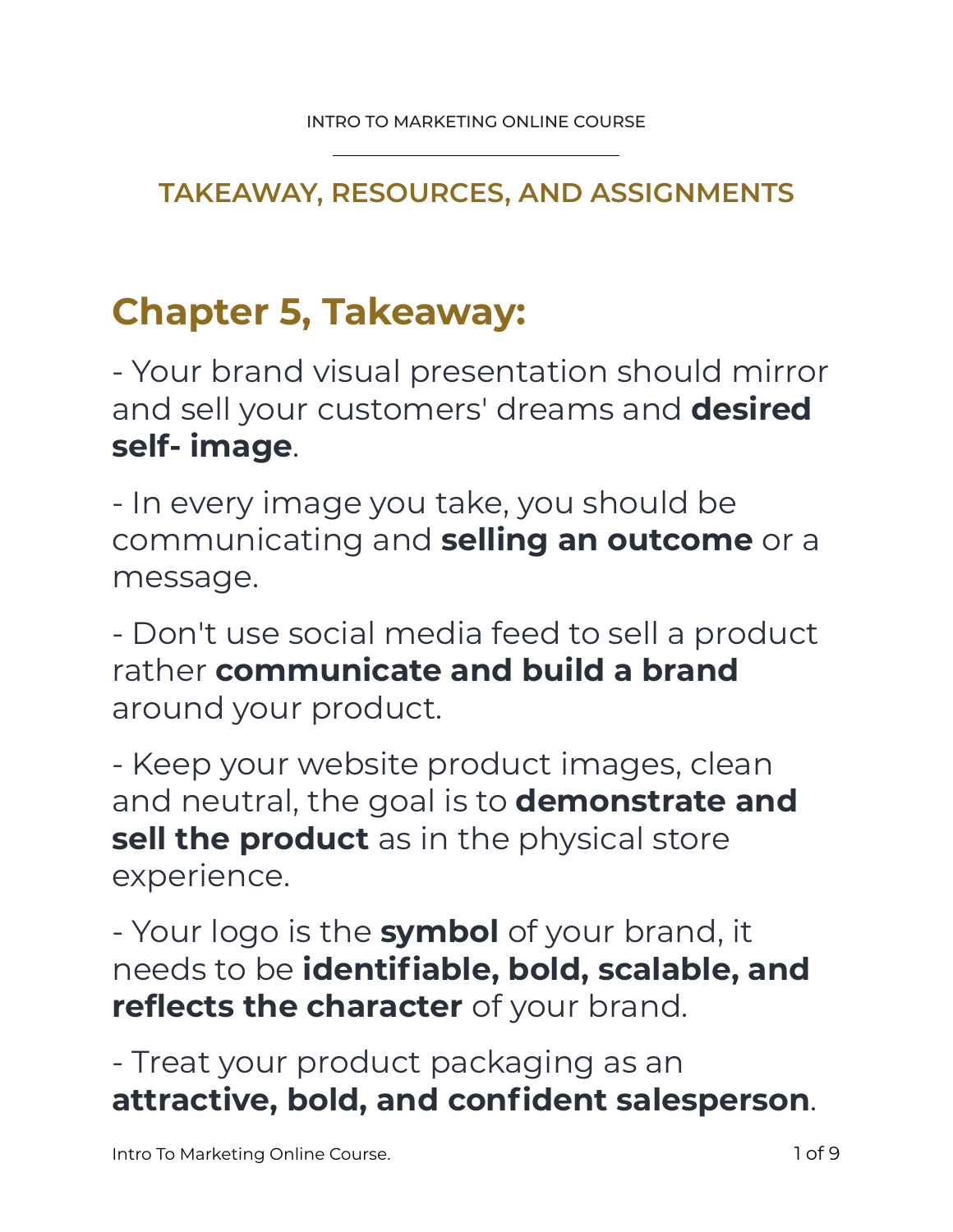It needs to jump out; it needs to sell the desirability or the outcome of the product and highlight the most critical information as a shortcut for the customer to make a **quick decision**.

- The more premium your products get, visually the simpler it gets, and the more you have to invest in the materials of the packaging, you need to communicate the **aesthetics and values** of your brand, rather than the flashy look or what the product does.

- Always compare your packaging design to your competitors' packaging design, both online and in- store, you need to jump out and do not blend in, **be the clearest, not the busiest**.

- Think about the different **desired outcomes**  of why people buy your product, and how you can implement it in your packaging.

- Think about the **scale of your packaging**  and the way of how people consume your product.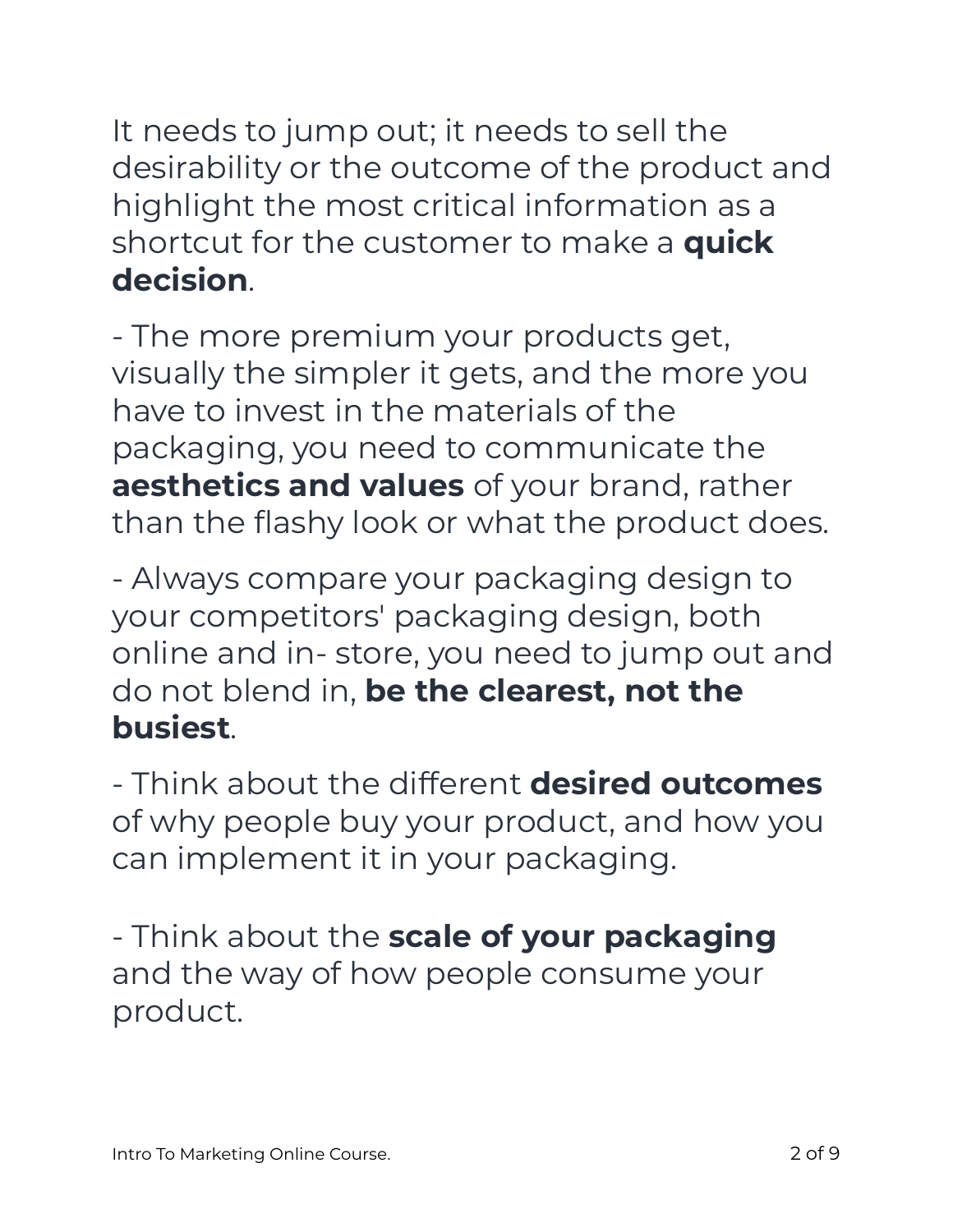- Your product packaging is the first **physical interaction** between your brand and the customer, make it special and personalized.

- Work with creative artists, design agencies, or freelancers, to achieve desirable visual presentation outcomes.

# **Online platforms for hiring freelance designers:**

- Dribbble
- Behance
- 99designs
- Upwork

## **Resources:**

# **DESIGN YOUR LOGO**

Navigate to: https://www.tailorbrands.com

**Note:** This website is free to use, If you need to download the logo then you have to pay, **You should not buy unless you want to**, I only require you to use it as a free tool for this exercise, follow my steps in the demo video and you should be fine!

Here is a quick demo of how to use the tool.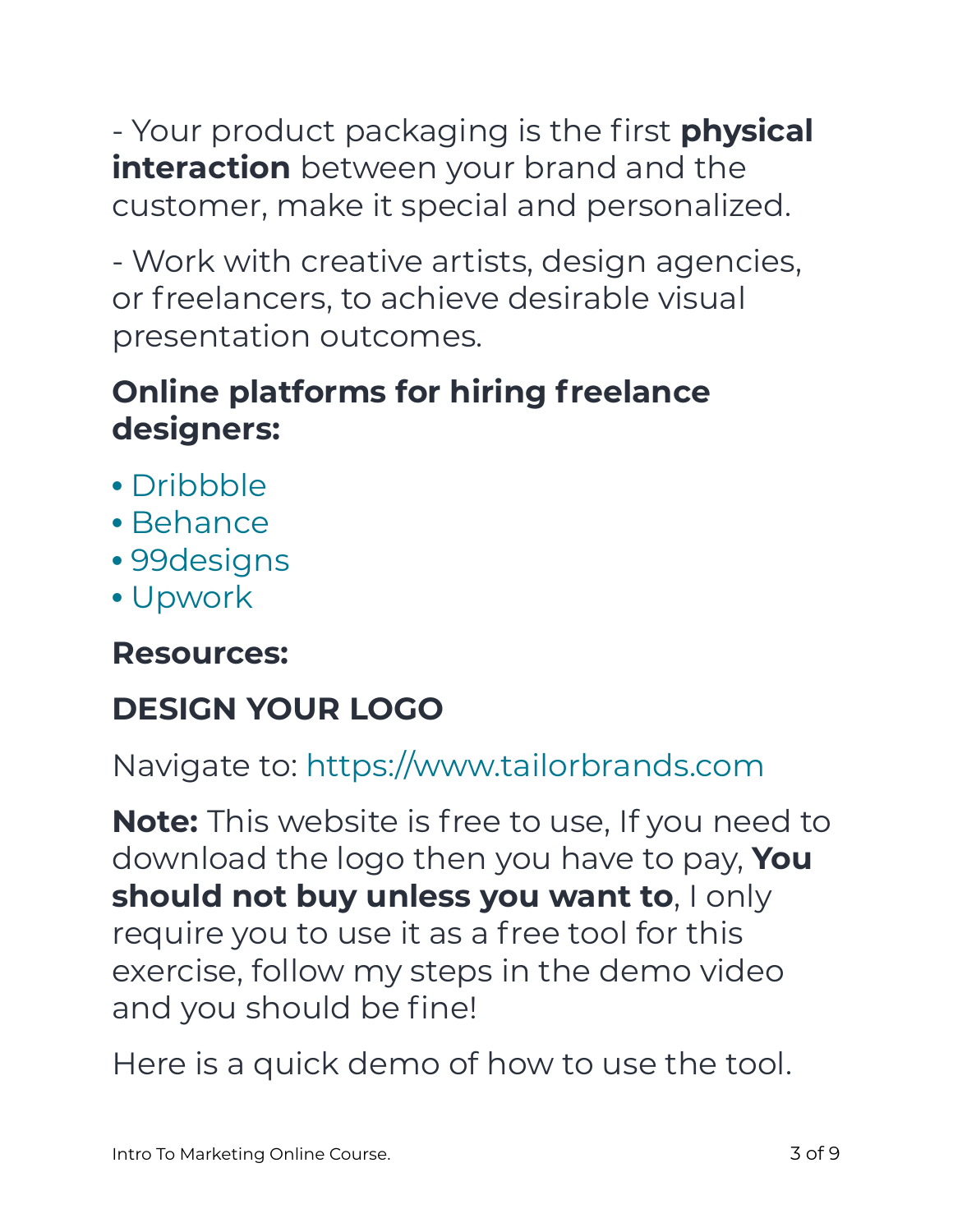# https://youtu.be/SoVIMJmixqE

## **Points to consider:**

- Stay consistent with your brand image.
- Identify your brand attitude.
- Pick a font and a symbol that identifies your brand style.
- Keep it simple, Bold, and readable.
	- **Logo Inspirations:**
	- BrandBucket
	- Logomoose
	- **Brand Identity Tool:**
	- Looka
	- Swag

## **EXPLORE YOUR IMAGES STYLE**

Explore and find inspirations for your brand style:

Intro To Marketing Online Course. And the state of 9 and 10 minutes of 9 and 10 minutes of 9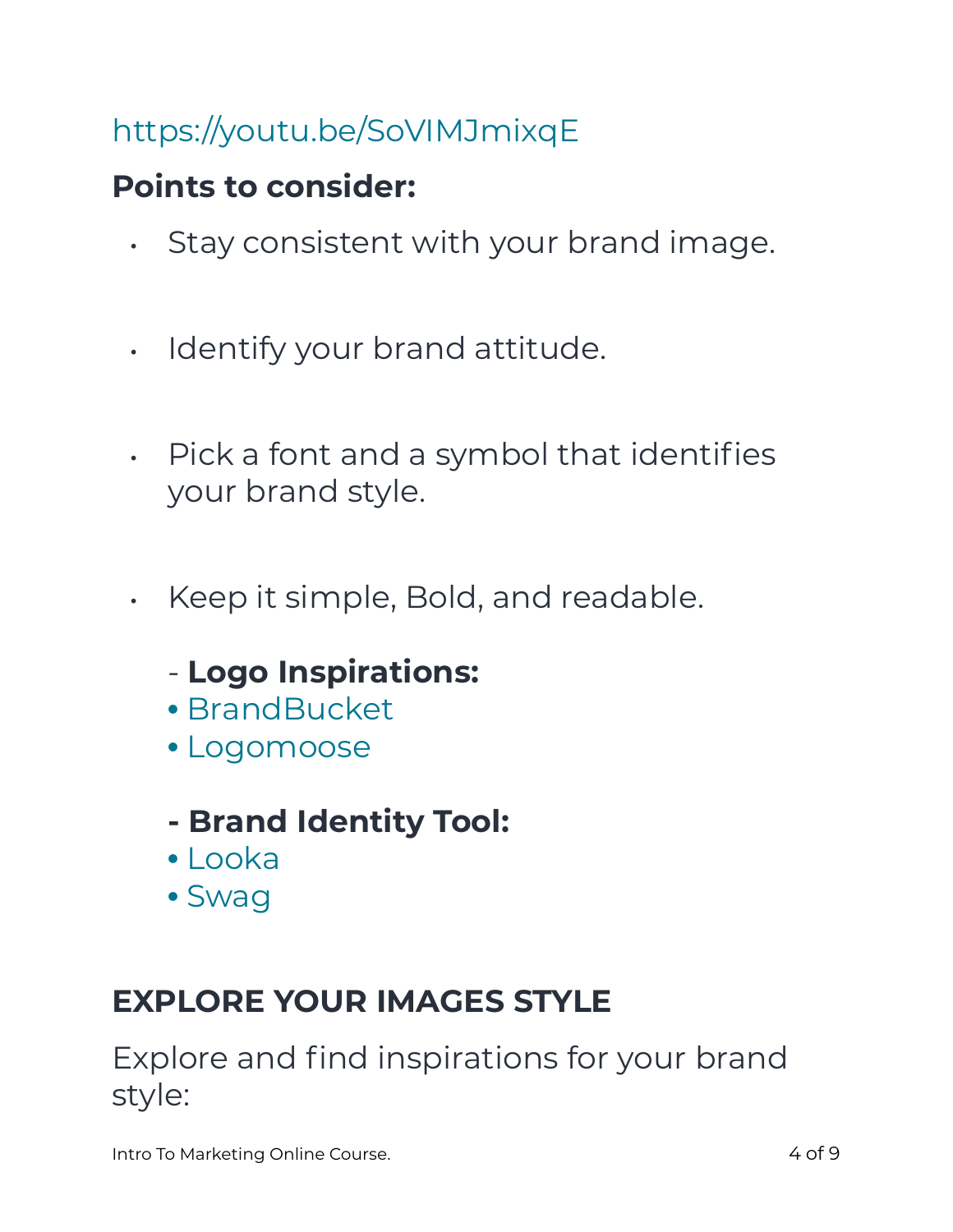- Pexels
- Freepik
- Pixabay
- Burst Shopify

#### **Points to consider:**

- Who is your target audience? What type of **genre, lifestyle, and attitude** do they like?
- What kind of environment does your product photography need to be in? Urban, Modern, Large city, Countryside, Street style, or Old architecture?
- Why did you choose those specific images?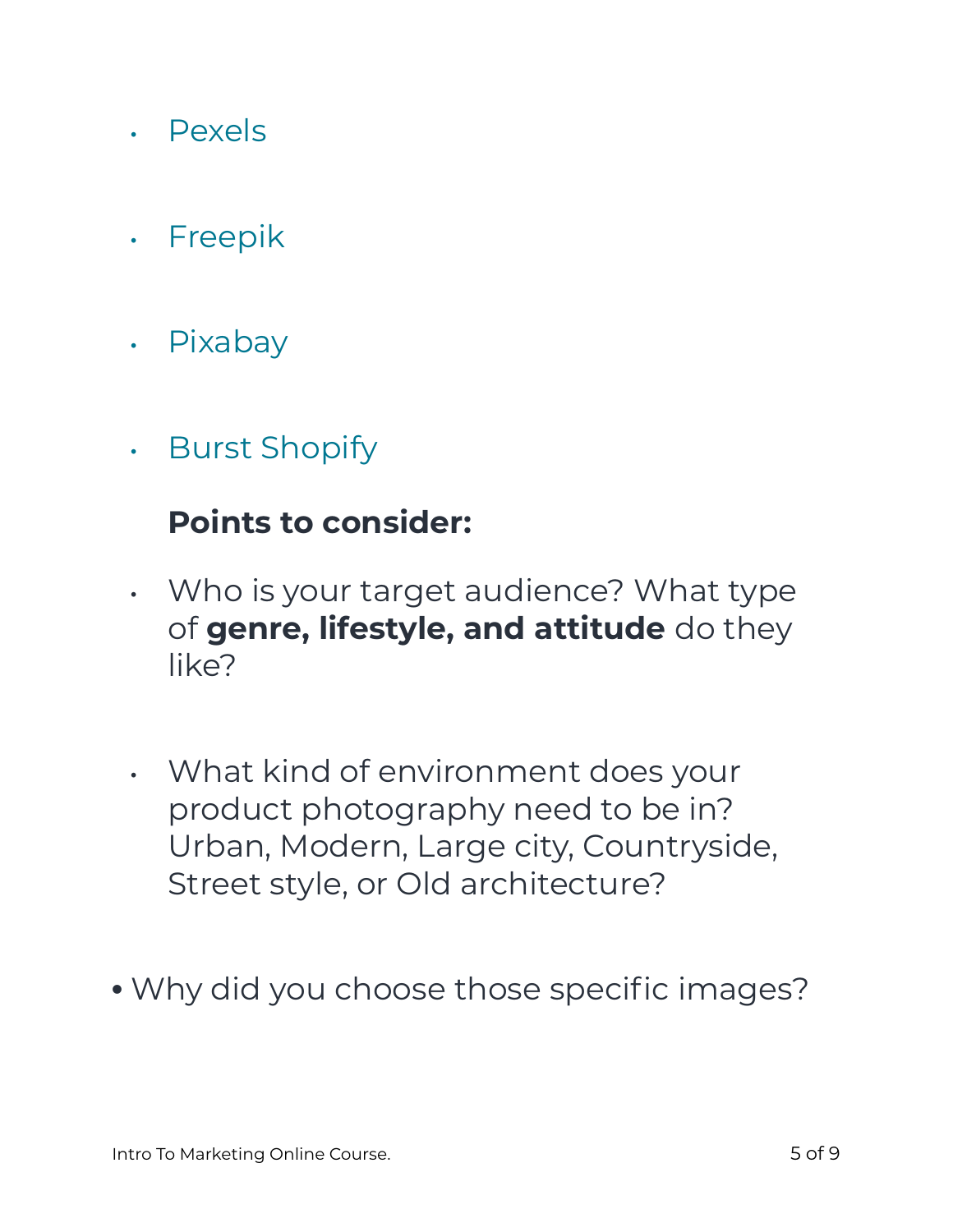**Hint:** Your answer should not be oh! Because I like those images, think harder!

## **- Free products photography YouTube channels:**

- We Eat Together
- **•** The Bite Shot

**- Products Mockups Marketplace:** 

- Creative Market
- PlaceIt

## **- Social Media Media Tools:**

- Bannersnack: helpful tool, comes with tons of pre-designed templates, it saves you the hustle to design each banner size separately, and with one click, you can apply your design across all sizes.
- Crello: A great tool as well, it's similar to Canva, comes with hundreds of beautifully pre- designed templates, the downside is that you still need to design each banner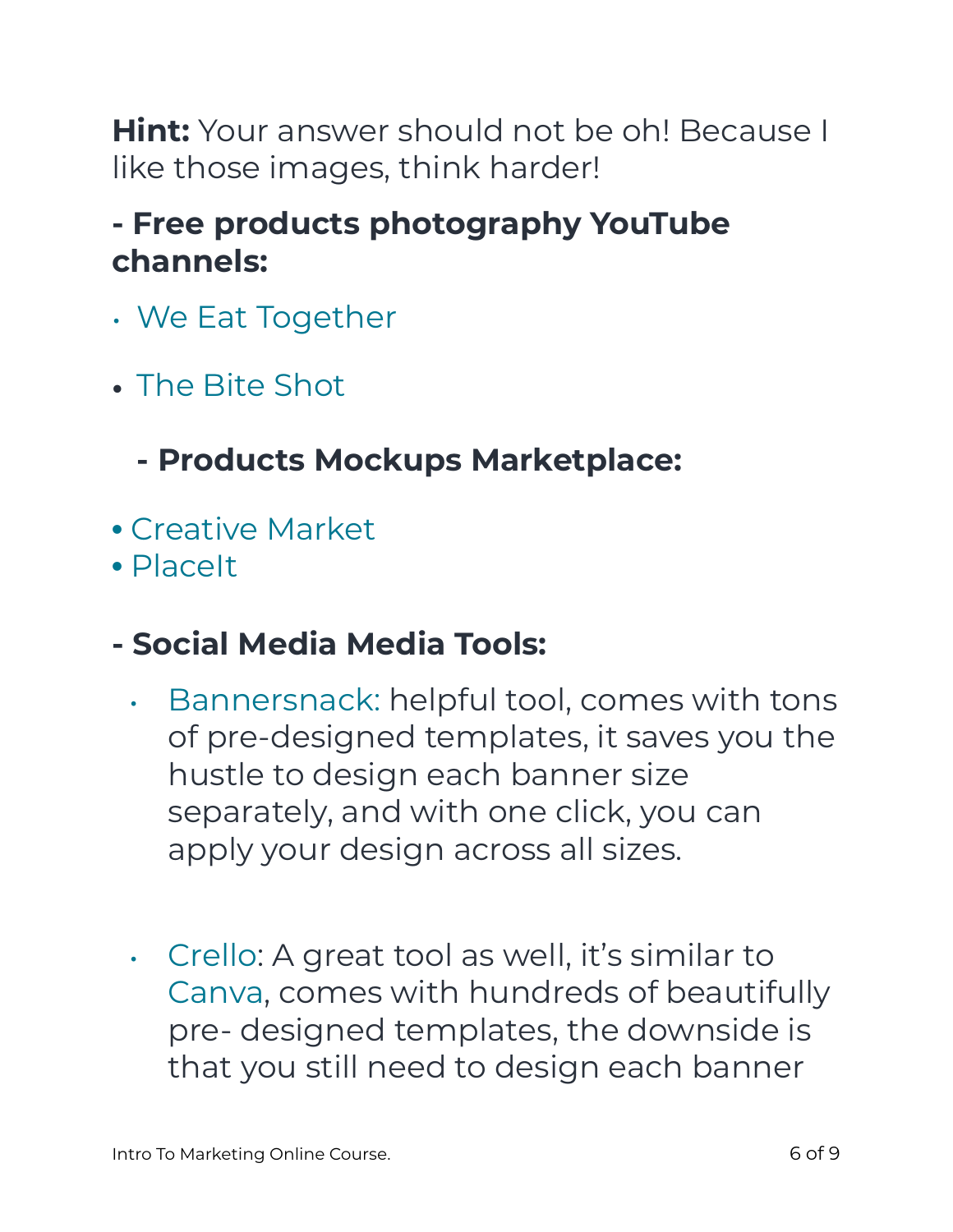size separately; it works perfectly if you are only looking to design a single banner. **Resources:** 

• Canva Design School

# **- DESIGN YOUR WEBSITE**

Navigate to: https://www.Wix.com Sign up for a free account start designing your brand website.

**Note:** This website is free to use, If you need to upgrade then you have to pay, You should not buy unless you want to, I only require you to use it as a free tool for this exercise, follow my steps in the demo video and you should be fine!

## **- Resources:**

Wix Tutorial for Beginners (2020 Full Tutorial) | YouTube - Santrel Media

- **Other alternatives:**
- Squarespace
- Weebly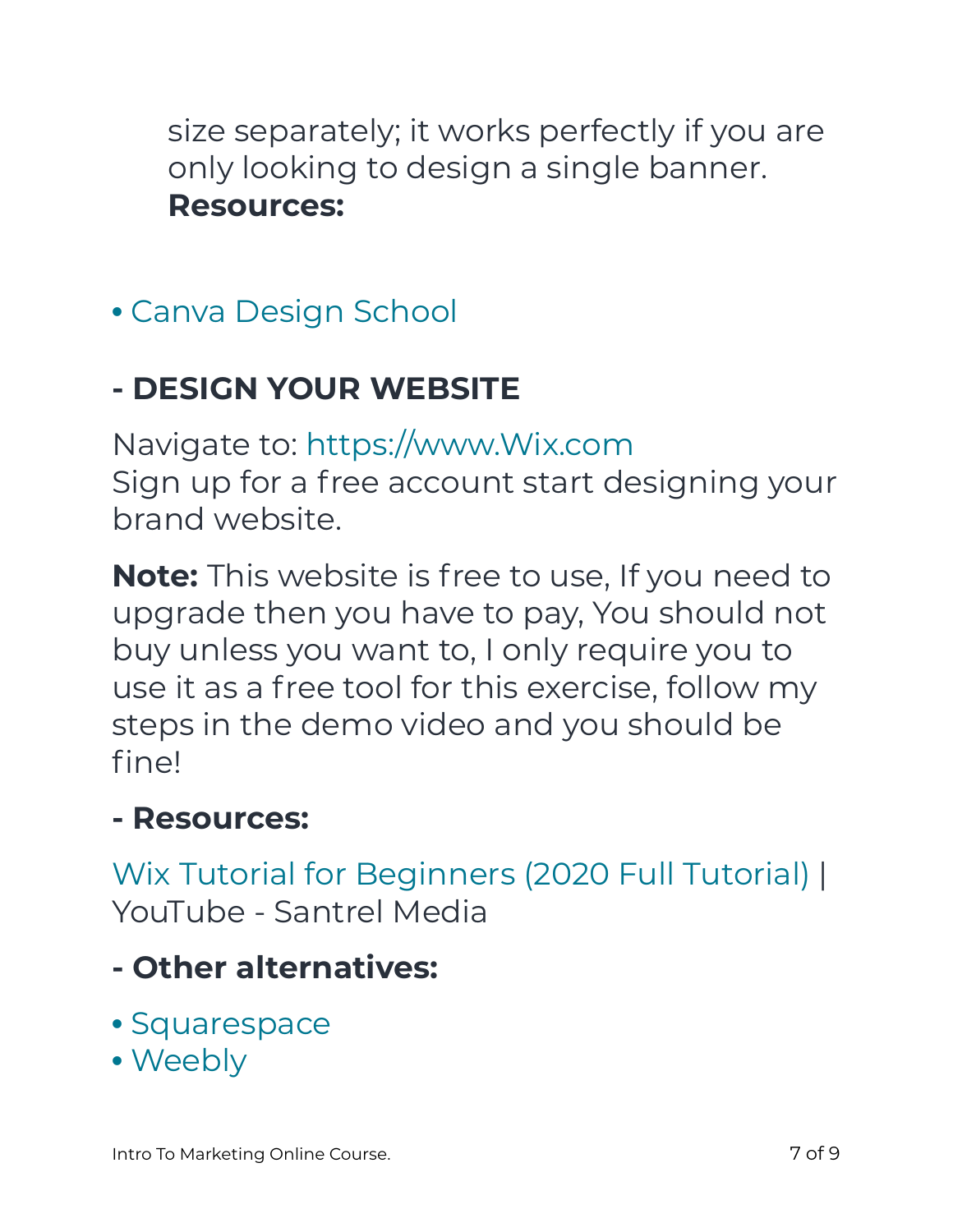## **Points to consider:**

- How would you like to showcase your brand?
- How would you like to tell your story?
- How will you be able to build trust with your customers?
- Find creative artists to work with:

## **Chapter 5, Assignment:**

- Navigate to Alibaba.com to find a commodity product you like or start from your product.

- Find and visually research four unique brands that come with four distinct looks and aesthetics of the same product category.

- Pick one brand style that fits your brand